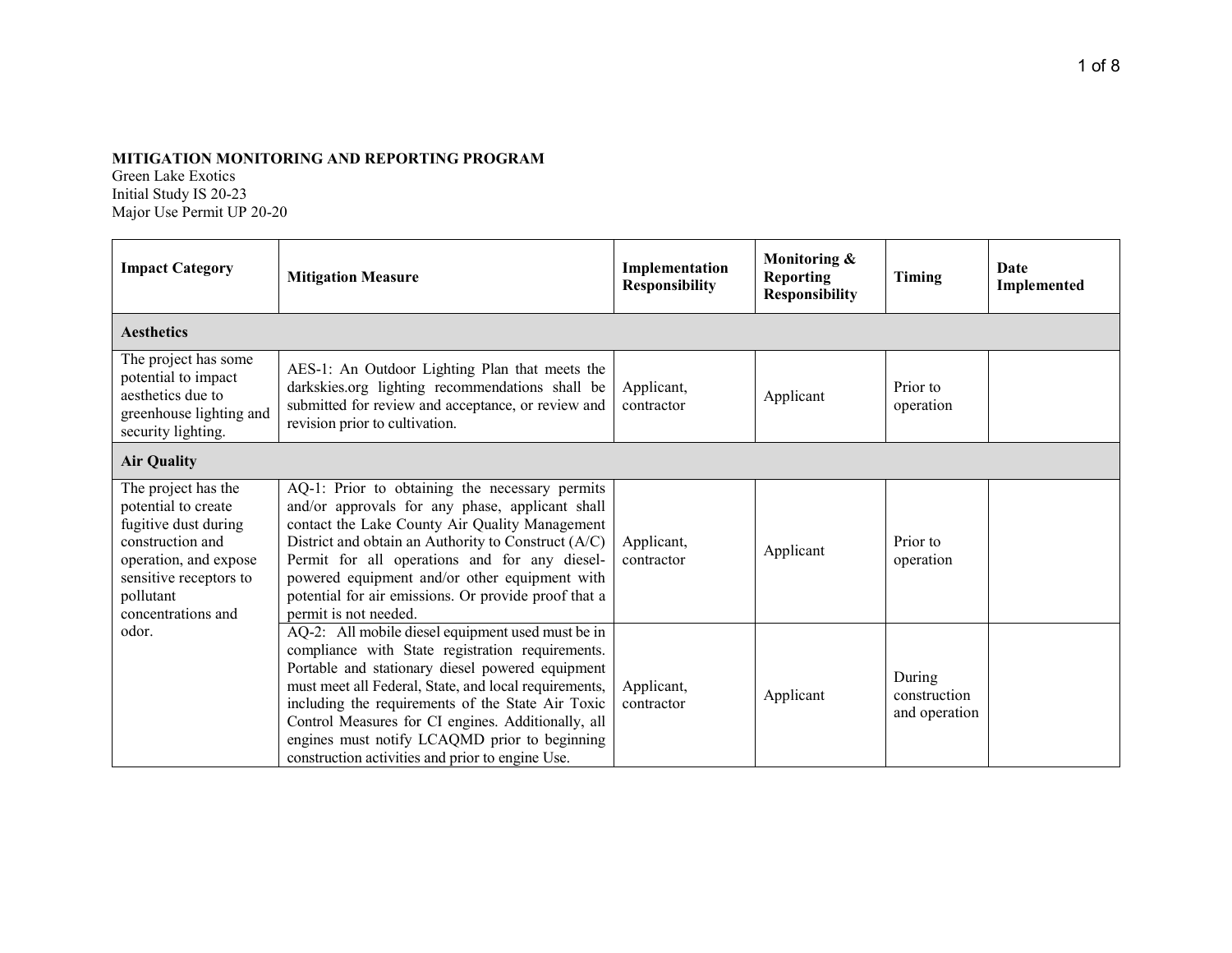| <b>Biological Resources</b> |                                                                                                                                                                                                                                                                                                                                                                                                                                                          |                                  |           |                                                    |
|-----------------------------|----------------------------------------------------------------------------------------------------------------------------------------------------------------------------------------------------------------------------------------------------------------------------------------------------------------------------------------------------------------------------------------------------------------------------------------------------------|----------------------------------|-----------|----------------------------------------------------|
|                             | AQ-7: The processing building shall contain an air<br>and odor filtration system. An Odor Control Plan<br>identifying the method of filtration shall be<br>provided to the Lake County Planning Department<br>for review prior to construction the processing<br>building.                                                                                                                                                                               | Applicant                        | Applicant | Prior to<br>operation of<br>processing<br>building |
|                             | AQ-6: All areas subject infrequent use of<br>driveways, over flow parking, etc., shall be<br>surfaced with gravel. Applicant shall regularly use<br>and/or maintain graveled area to reduce fugitive<br>dust generations.                                                                                                                                                                                                                                | Applicant; project<br>contractor | Applicant | Life of the<br>project                             |
|                             | AQ-5: The applicant shall have the primary access<br>and parking areas surfaced with chip seal, asphalt<br>or an equivalent all weather surfacing to reduce<br>fugitive dust generation. The use of white rock as<br>a road base or surface material for travel routes<br>and/or parking areas is prohibited.                                                                                                                                            | Applicant; project<br>contractor | Applicant | Life of the<br>project                             |
|                             | AQ-4: All vegetation during site development shall<br>be chipped and spread for ground cover and/or<br>erosion control. The burning of vegetation,<br>construction debris, including waste material is<br>prohibited.                                                                                                                                                                                                                                    | Applicant; project<br>contractor | Applicant | Life of the<br>project                             |
|                             | AQ-3: The applicant shall maintain records of all<br>hazardous or toxic materials used, including a<br>Material Safety Data Sheet (MSDS) for all volatile<br>organic compounds utilized, including cleaning<br>materials. Said information shall be made available<br>upon request and/or the ability to provide the Lake<br>County Air Quality Management District such<br>information in order to complete an updated Air<br>Toxic emission Inventory. | Applicant; project<br>contractor | Applicant | Life of the<br>project                             |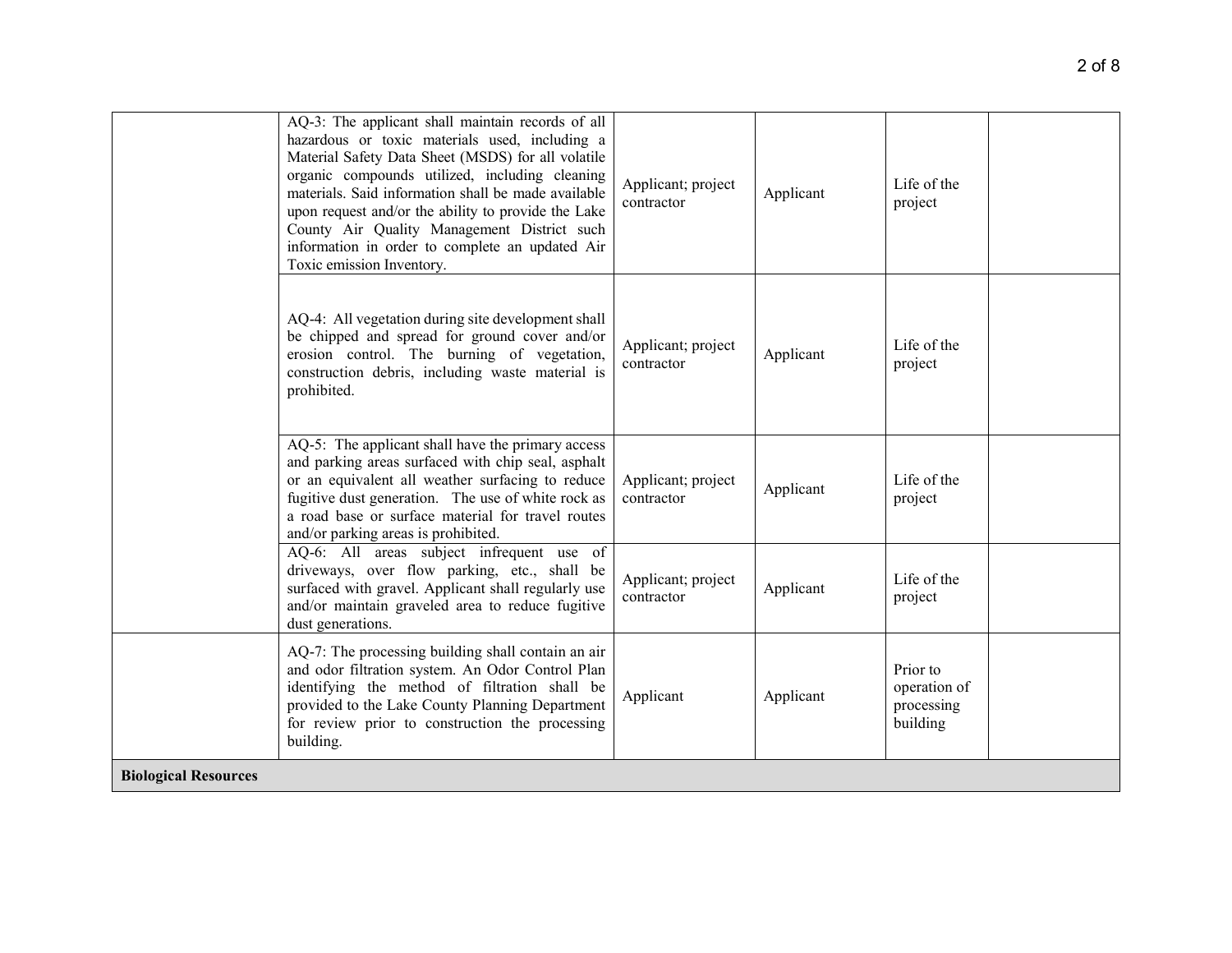| Construction of the<br>Project has some<br>potential for disturbing<br>sensitive biological<br>resources. | BIO-1: If the establishment of cultivation<br>operations requires the disturbance of vegetation<br>and trees outside of existing disturbed areas, a pre-<br>construction botanical survey should be conducted<br>to determine if any special-status plant species are<br>present. If any listed species or special-status plant<br>species are detected, construction should be<br>delayed, and CDFW should be consulted and<br>project impacts and mitigation reassessed.                                                                                                                                                                                                                                                                                                                                                                                                                                                                         | Project contractor;<br>qualified biologist | Applicant | Pre-<br>Construction   |  |
|-----------------------------------------------------------------------------------------------------------|----------------------------------------------------------------------------------------------------------------------------------------------------------------------------------------------------------------------------------------------------------------------------------------------------------------------------------------------------------------------------------------------------------------------------------------------------------------------------------------------------------------------------------------------------------------------------------------------------------------------------------------------------------------------------------------------------------------------------------------------------------------------------------------------------------------------------------------------------------------------------------------------------------------------------------------------------|--------------------------------------------|-----------|------------------------|--|
|                                                                                                           | $BIO-2$ :<br>If the establishment of cultivation<br>operations requires the disturbance of vegetation<br>and trees outside of existing disturbed areas, a pre-<br>construction survey for special-status wildlife<br>species should be performed by a qualified<br>biologist to ensure that special-status species are<br>not present. If any listed species or special-status<br>species are detected, construction should be<br>delayed, and the appropriate wildlife agency<br>(CDFW and/or USFWS) should be consulted and<br>project impacts and mitigation reassessed.                                                                                                                                                                                                                                                                                                                                                                        | Project contractor;<br>qualified biologist | Applicant | Pre-<br>Construction   |  |
|                                                                                                           | BIO-3: If construction activities require the<br>removal of trees or shrubs, or disturbance to<br>grassland habitat, and if these activities occur<br>during the nesting season (usually March to<br>September), a pre-construction survey for the<br>presence of special-status bird species or any<br>nesting bird species should be conducted by a<br>qualified biologist within 500 feet of proposed<br>construction areas. If active nests are identified in<br>these areas, CDFW and/or USFWS should be<br>consulted to develop measures to avoid "take" of<br>active nests prior to the initiation of any<br>construction activities. Avoidance measures may<br>include establishment of a buffer zone using<br>construction fencing or the postponement of<br>vegetation removal until after the nesting season, or<br>until after a qualified biologist has determined the<br>young have fledged and are independent of the nest<br>site. | Applicant,<br>Contractor                   | Applicant | Life of the<br>project |  |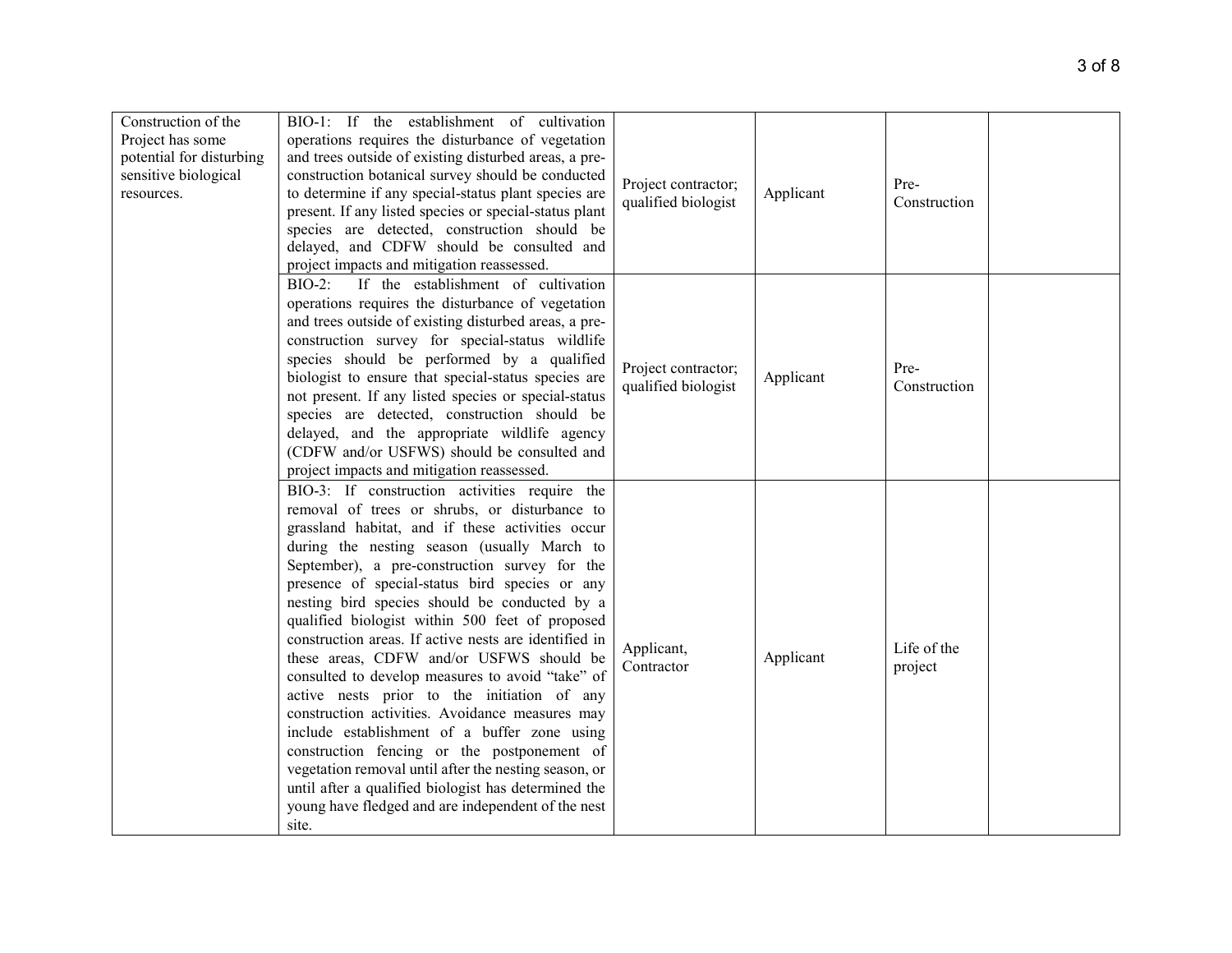|                                                                                                                                                                     | BIO-4: During construction and operation, the<br>project should follow all BMPs outlined in Appendix<br>D of the Biological Site Assessment for the project.                                                                                                                                                                                                                                                                                                                                                                                                                                                                                                                                                                                              | Applicant,<br>contractor                                        | Applicant | Life of the<br>project                                                          |
|---------------------------------------------------------------------------------------------------------------------------------------------------------------------|-----------------------------------------------------------------------------------------------------------------------------------------------------------------------------------------------------------------------------------------------------------------------------------------------------------------------------------------------------------------------------------------------------------------------------------------------------------------------------------------------------------------------------------------------------------------------------------------------------------------------------------------------------------------------------------------------------------------------------------------------------------|-----------------------------------------------------------------|-----------|---------------------------------------------------------------------------------|
|                                                                                                                                                                     | BIO-5: All work should incorporate erosion control<br>measures consistent with Lake County Grading<br>Regulations and the State Water Resources Control<br>Board Order No. WQ 2019-001-DWQ.                                                                                                                                                                                                                                                                                                                                                                                                                                                                                                                                                               |                                                                 |           |                                                                                 |
|                                                                                                                                                                     | <b>Cultural, Geological and Tribal Cultural Resources</b>                                                                                                                                                                                                                                                                                                                                                                                                                                                                                                                                                                                                                                                                                                 |                                                                 |           |                                                                                 |
| Construction of the<br>Project has the<br>potential for accidental<br>discovery of unknown,<br>undiscovered cultural<br>resources and tribal<br>cultural resources. | $CUL-1$ :<br>Should<br>archaeological,<br>any<br>paleontological, or cultural materials be discovered<br>during site development, all activity shall be halted<br>in the vicinity of the find(s), the applicant shall<br>notify the culturally affiliated Tribe, and a qualified<br>archaeologist to evaluate the find(s) and<br>recommend mitigation procedures, if necessary,<br>subject to the approval of the Community<br>Development Director. Should any human remains<br>be encountered, the applicant shall notify the<br>Sheriff's Department, the culturally affiliated<br>Tribe, and a qualified archaeologist for proper<br>internment and Tribal rituals per Public Resources<br>Code Section 5097.98 and Health and Safety Code<br>7050.5. | Applicant, Project<br>contractor;<br>Qualified<br>archaeologist | Applicant | During site<br>preparation<br>and<br>throughout<br>construction<br>activities   |
|                                                                                                                                                                     | All employees shall be trained in<br>$CUL-2$ :<br>recognizing potentially significant artifacts that<br>may be discovered during ground disturbance. If<br>any artifacts or remains are found, the culturally<br>affiliated Tribe shall immediately be notified; a<br>licensed archaeologist shall be notified, and the<br>Lake County Community Development Director<br>shall be notified of such finds.                                                                                                                                                                                                                                                                                                                                                 | Applicant, Project<br>contractor;<br>Qualified<br>archaeologist | Applicant | Prior to site<br>preparation<br>and<br>throughout<br>construction<br>activities |
| <b>Geology and Soils</b>                                                                                                                                            |                                                                                                                                                                                                                                                                                                                                                                                                                                                                                                                                                                                                                                                                                                                                                           |                                                                 |           |                                                                                 |
| There is some potential<br>for hydrologically-<br>related impacts from<br>the project and minor<br>ground disturbance                                               | GEO-1: Prior to any ground disturbance for building<br>construction, the permittee shall submit erosion<br>control and sediment plans to the Water Resource<br>Department and the Community Development<br>Department for review and approval. Said erosion                                                                                                                                                                                                                                                                                                                                                                                                                                                                                               | Applicant,<br>contractor                                        | Applicant | Prior to site<br>preparation<br>and<br>construction<br>activities               |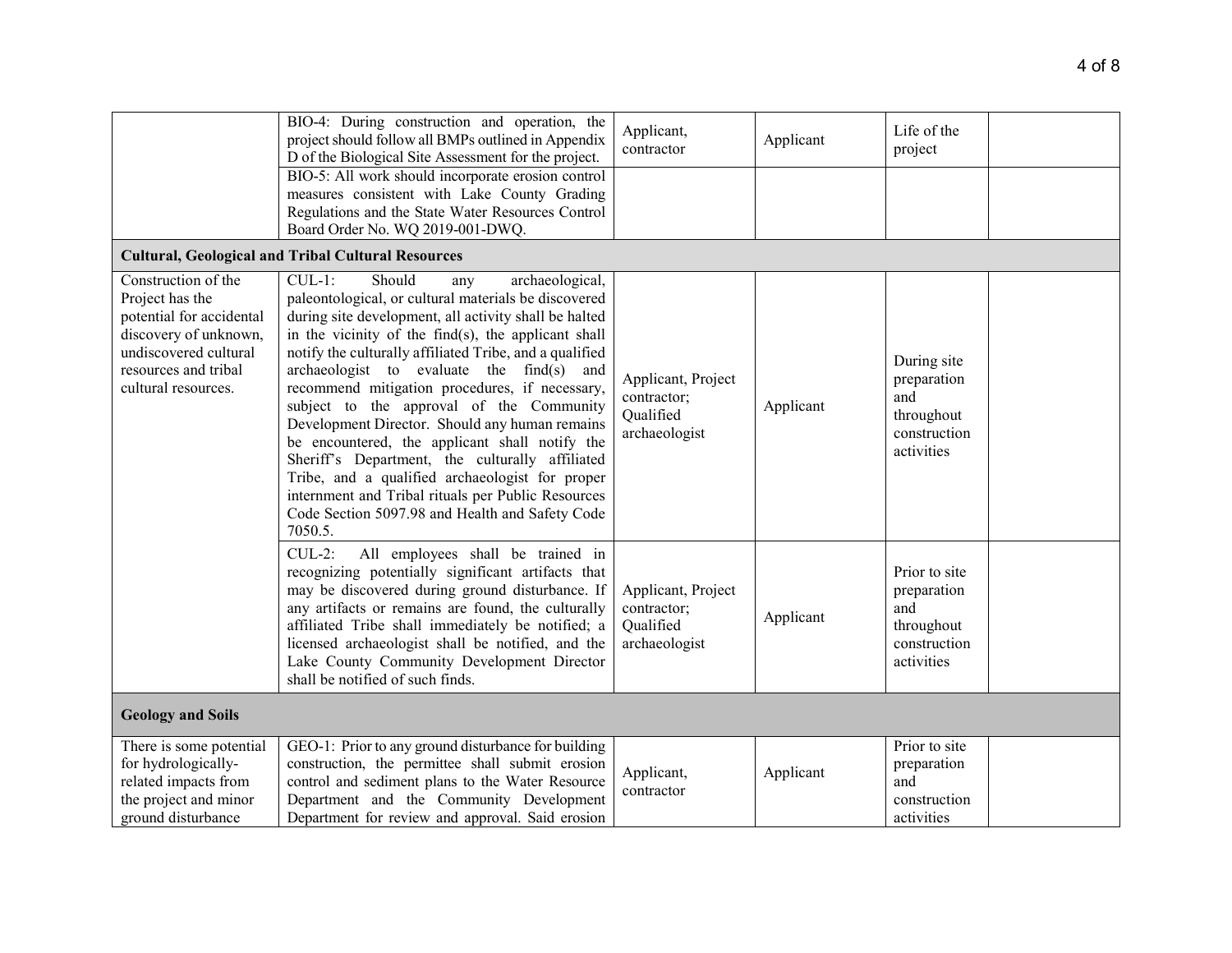| activities; therefore    | control and sediment plans shall protect the local      |           |           |              |  |
|--------------------------|---------------------------------------------------------|-----------|-----------|--------------|--|
| mitigation measures are  | watershed from runoff pollution through the             |           |           |              |  |
| incorporated to mitigate | implementation of appropriate Best Management           |           |           |              |  |
| water-related and        | Practices (BMPs) in accordance with the Grading         |           |           |              |  |
| ground disturbance       | Ordinance. Typical BMPs include the placement of        |           |           |              |  |
| impacts.                 | straw, mulch, seeding, straw wattles, silt fencing, and |           |           |              |  |
|                          | the planting of native vegetation on all disturbed      |           |           |              |  |
|                          | areas. No silt, sediment, or other materials exceeding  |           |           |              |  |
|                          | natural background levels shall be allowed to flow      |           |           |              |  |
|                          | from the project area. The natural background level     |           |           |              |  |
|                          | is the level of erosion that currently occurs from the  |           |           |              |  |
|                          | area in a natural, undisturbed state. Vegetative cover  |           |           |              |  |
|                          | and water bars shall be used as permanent erosion       |           |           |              |  |
|                          | control after project installation.                     |           |           |              |  |
|                          | GEO-2: Excavation, filling, vegetation clearing, or     |           |           |              |  |
|                          | other disturbance of the soil shall not occur between   |           |           |              |  |
|                          | October 15 and April 15 unless authorized by the        |           |           | During       |  |
|                          | Community Development Department Director. The          |           |           | construction |  |
|                          | actual dates of this defined grading period may be      | Applicant | Applicant | and for the  |  |
|                          | adjusted according to weather and soil conditions at    |           |           | life of the  |  |
|                          | the discretion of the Community Development             |           |           | project      |  |
|                          | Director.                                               |           |           |              |  |
|                          | GEO-3: The permit holder shall monitor the site         |           |           | During       |  |
|                          | during the rainy season (October $15 - May 15$ ),       |           |           | construction |  |
|                          | including post-installation, application of BMPs,       | Applicant | Applicant | and for the  |  |
|                          | erosion<br>control<br>maintenance,<br>and<br>other      |           |           | life of the  |  |
|                          | improvements as needed.                                 |           |           | project      |  |
|                          | GEO-4: If greater than fifty (50) cubic yards of soils  |           |           |              |  |
|                          | are moved, a Grading Permit shall be required as part   |           |           |              |  |
|                          | of this project. The project design shall incorporate   |           |           |              |  |
|                          | Best Management Practices (BMPs) to the                 |           |           |              |  |
|                          | maximum extent practicable to prevent or reduce the     |           |           |              |  |
|                          | discharge of all construction or post-construction      |           |           | Prior and    |  |
|                          | pollutants into the County storm drainage system.       | Applicant | Applicant | during       |  |
|                          | BMPs typically include scheduling of activities,        |           |           | construction |  |
|                          |                                                         |           |           |              |  |
|                          | erosion and sediment control, operation and             |           |           |              |  |
|                          | maintenance procedures, and other measures in           |           |           |              |  |
|                          | accordance with Chapters 29 and 30 of the Lake          |           |           |              |  |
|                          | County Code.                                            |           |           |              |  |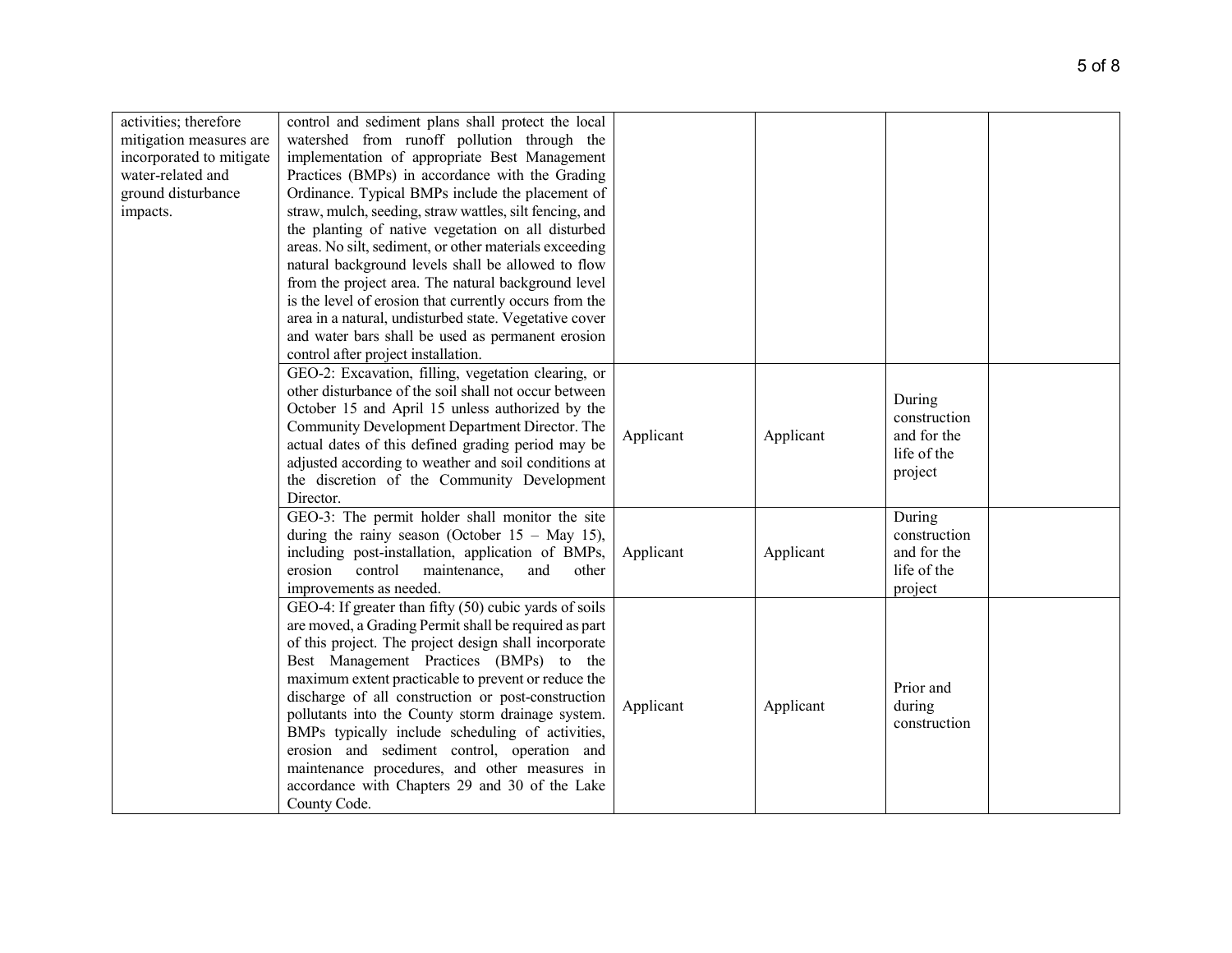|                                                                                                                                                                                                                                   | GEO-5: Prior to operation, all buildings, accessible<br>compliant parking areas, routes of travel, building<br>access, and/or bathrooms shall meet all California<br>Building Code Requirements.<br>GEO-6: Prior to operation of Phase 2, all structure(s)<br>used for commercial cultivation shall meet<br>accessibility and CalFire standards. Please contact<br>the Lake County Community Development<br>Department's<br>Building Division for more<br>information.                                                                                                                                                                                                                            | Applicant<br>Applicant | Applicant<br>Applicant                               | Prior to<br>construction<br>of Phase 2<br>Prior to<br>construction<br>of Phase 2 |  |
|-----------------------------------------------------------------------------------------------------------------------------------------------------------------------------------------------------------------------------------|---------------------------------------------------------------------------------------------------------------------------------------------------------------------------------------------------------------------------------------------------------------------------------------------------------------------------------------------------------------------------------------------------------------------------------------------------------------------------------------------------------------------------------------------------------------------------------------------------------------------------------------------------------------------------------------------------|------------------------|------------------------------------------------------|----------------------------------------------------------------------------------|--|
| <b>Hazards and Hazardous Materials</b>                                                                                                                                                                                            |                                                                                                                                                                                                                                                                                                                                                                                                                                                                                                                                                                                                                                                                                                   |                        |                                                      |                                                                                  |  |
| Exposure to hazard and<br>hazardous materials can<br>occur during and after<br>construction. However,<br>preventative measures,<br>including mitigation<br>and Best Management<br>Practices mitigate to<br>less than significant. | HAZ-1: All equipment will be maintained and<br>operated to minimize spillage or leakage of<br>hazardous materials. All equipment will be refueled<br>in locations more than 100 feet from surface water<br>bodies. Servicing of equipment will occur on an<br>impermeable surface. In an event of a spill or leak,<br>the contaminated soil will be stored, transported,<br>and disposed of consistent with applicable local,<br>state, and federal regulations.                                                                                                                                                                                                                                  | Applicant              | Applicant,<br>Community<br>Development<br>Department | The life of<br>the project                                                       |  |
|                                                                                                                                                                                                                                   | HAZ-2: The storage of hazardous materials equal to<br>or greater than fifty-five (55) gallons of a liquid,<br>500 pounds of a solid, or 200 cubic feet of<br>compressed gas, then a Hazardous Materials<br>Inventory Disclosure Statement/Business Plan shall<br>be submitted and maintained in compliance with<br>requirements of Lake County Environmental<br>Health Division. Industrial waste shall not be<br>disposed of on site without review or permit from<br>Lake County Environmental Health Division or the<br>California Regional Water Quality Control Board.<br>The permit holder shall comply with petroleum fuel<br>storage tank regulations if fuel is to be stored on<br>site. | Applicant              | Applicant                                            | The life of<br>the project                                                       |  |
|                                                                                                                                                                                                                                   | HAZ-3: Prior to operation, the applicant shall<br>schedule an inspection with the Lake County Code<br>Enforcement Division within the Community<br>Development Department to verify adherence to all<br>requirements of Chapter 13 of the Lake County                                                                                                                                                                                                                                                                                                                                                                                                                                             | Applicant              | Applicant                                            | Prior to<br>operation                                                            |  |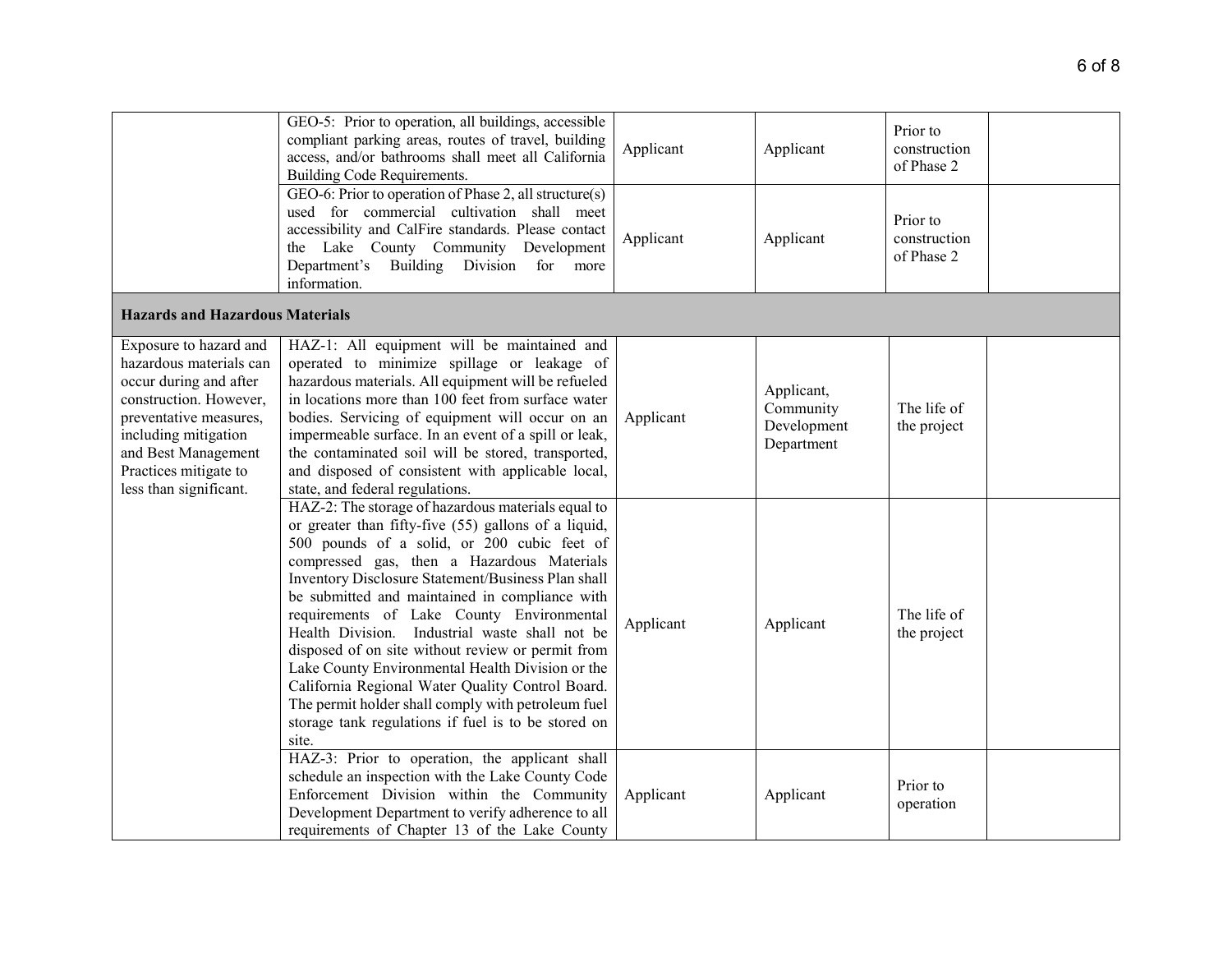|                                                                                                                                                                         | Code, including but not limited to adherence with<br>the Hazardous Vegetation requirements.                                                                                                                                                                                                                                                                                                                                                      |           |           |                                             |  |
|-------------------------------------------------------------------------------------------------------------------------------------------------------------------------|--------------------------------------------------------------------------------------------------------------------------------------------------------------------------------------------------------------------------------------------------------------------------------------------------------------------------------------------------------------------------------------------------------------------------------------------------|-----------|-----------|---------------------------------------------|--|
|                                                                                                                                                                         | HAZ-4: Prior to operation, all employees shall have<br>access to restrooms and hand-wash stations. The<br>restrooms and hand wash stations shall meet all<br>accessibility requirements.                                                                                                                                                                                                                                                         | Applicant | Applicant | Prior to<br>operation                       |  |
|                                                                                                                                                                         | HAZ-5: The proper storage of equipment, removal<br>of litter and waste, and cutting of weeds or grass<br>shall not constitute an attractant, breeding place, or<br>harborage for pests.                                                                                                                                                                                                                                                          | Applicant | Applicant | The life of<br>the project                  |  |
|                                                                                                                                                                         | HAZ-6: All food scraps, wrappers, food containers,<br>cans, bottles, and other trash from the project area<br>should be deposited in trash containers with an<br>adequate lid or cover to contain trash. All food<br>waste should be placed in a securely covered bin<br>and removed from the site weekly to avoid<br>attracting animals.                                                                                                        | Applicant | Applicant | The life of<br>the project                  |  |
|                                                                                                                                                                         | HAZ-7: The applicant shall maintain records of all<br>hazardous or toxic materials used, including a<br>Material Safety Data Sheet (MSDS) for all volatile<br>organic compounds utilized, including cleaning<br>materials. Said information shall be made available<br>upon request and/or the ability to provide the Lake<br>County Air Quality Management District such<br>information to complete an updated Air Toxic<br>Emission Inventory. | Applicant | Applicant | The life of<br>the project                  |  |
| <b>Noise</b>                                                                                                                                                            |                                                                                                                                                                                                                                                                                                                                                                                                                                                  |           |           |                                             |  |
| There is some potential<br>for noise-related<br>impacts from the<br>project; therefore<br>mitigation measures are<br>incorporated to mitigate<br>noise-related impacts. | NOI-1: All construction activities including engine<br>warm-up shall be limited Monday Through Friday,<br>between the hours of 7:00am and 7:00pm, and<br>Saturdays from 12:00 noon to 5:00 pm to minimize<br>noise impacts on nearby residents. Back-up beepers<br>shall be adjusted to the lowest allowable levels. This<br>mitigation does not apply to night work.                                                                            | Applicant | Applicant | During site<br>development<br>and operation |  |